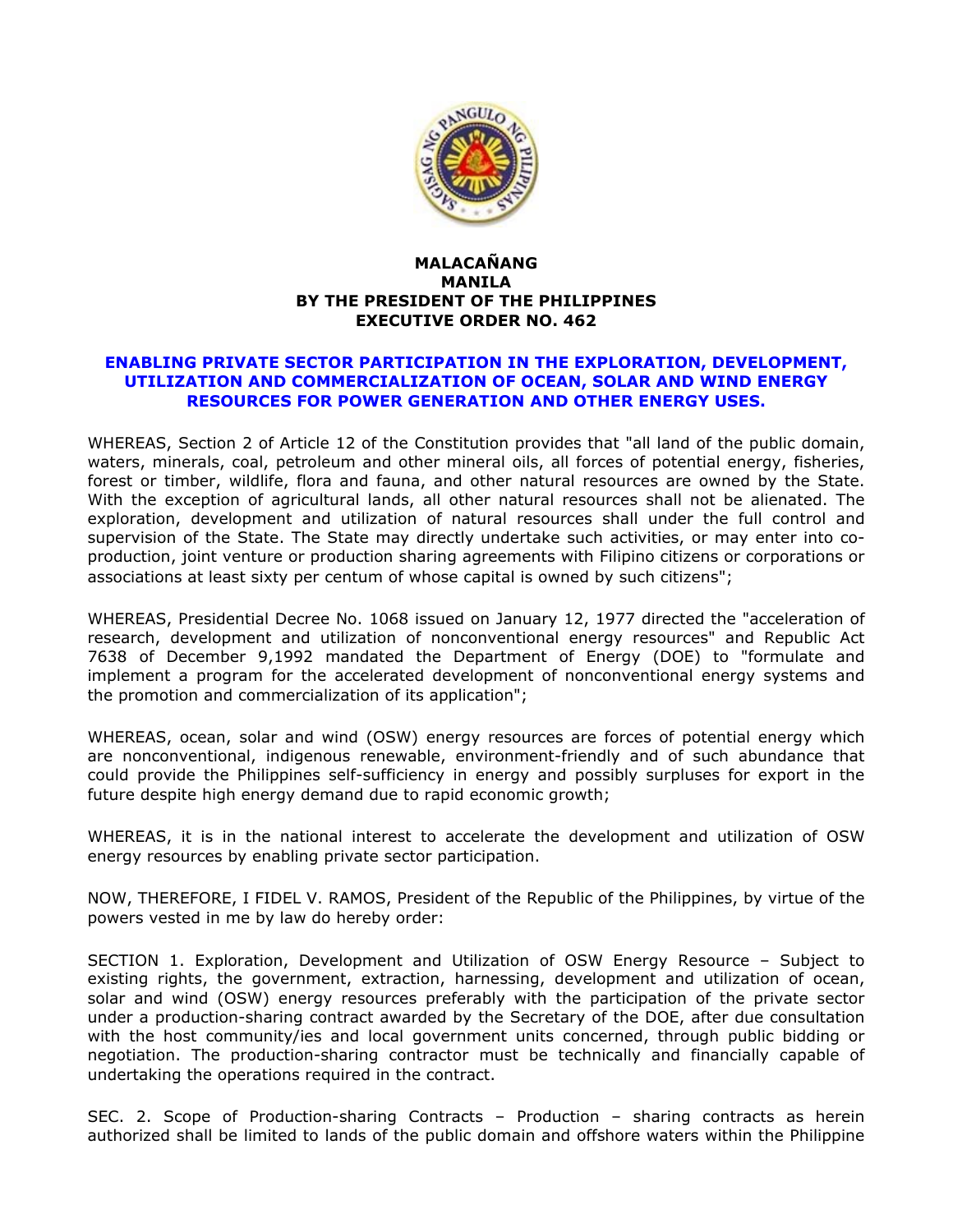territory, contiguous zone and exclusive economic zone. All lands or offshore waters covered by contracts granted under this order shall be subject to public easement established or recognized by existing laws.

SEC 3. OSW Energy Projects in Private Domain – Energy generation of ore than one (1) megawatt from OSW resources in private lands as well as the privately-held offshore shall be regulated by the DOE through the existing accreditation system for power plants. Generation projects of one (1) megawatt or less shall be regulated by the local government unit/s concerned in accordance with pertinent local energy plan/s, coordinated with the national energy plan and approved by the DOE.

SEC. 4. Exclusive Privilege – A production-sharing contract under this Order shall bestow exclusive privilege to the contractor for the exploration, development and utilization of the OSW energy resources in the contract and during the term of the contract. Such privilege shall be transferable to another qualified person only upon approval of the Secretary of the DOE.

SEC. 5. Resource-use Conflicts – In case other natural resources are present in the contract area, the multiple-use concept shall be applied insofar as practicable subject to RA 7586 otherwise known as National Integrated Protected Area System Law (NIPAS). If a natural resource-use conflict is not resolved by multiple use, the first-come-first-serve principle shall prevail.

SEC. 6. OSW Energy Resources in Government Reservations. OSW energy resources in government reservations, except in areas that have been established and specifically delineated as protected areas under the procedures prescribed by the NIPAS law, shall be availed of only through the production-sharing contract system under this Order.

SEC. 7. Qualification of Contractor. A contractor under this order shall be a qualified natural or juridical person seeking to explore, develop, utilize and harness OSW energy resources in the Philippines for purposes of producing power and/or types of energy. Details of financial, technical and other qualifications of a contractor shall be specified by the Secretary of the DOE in the implementing rules and regulations of this Order.

SEC 8. Production-sharing Contract Components. A production-sharing contract under this Order shall include a "Pre-Commercial Contract" and a "Pre-Negotiated Commercial Contract". The Pre-Commercial Contract shall involve exploration, resource assessment, piloting, feasibility studies, environment impact studies and all other studies prior to commercial production. The Pre-Negotiated Commercial Contract shall provide in terms and conditions for the commercial phase of the project which shall be negotiated at the same time as the Pre-Commercial Contract.

SEC. 9 Declaration of Commerciality. Upon determination of the commercial feasibility of the project within or at the end of the "Pre-Commercial Contract", the contractor shall submit to the Secretary of the DOE a written declaration that the project is commercially feasible. The Secretary, upon review of the facts supporting such declaration and after due public consultation with the host community and local government unit/s concerned, shall issue a "Letter of Confirmation" which shall automatically bring into force the "Pre-Negotiated Commercial Contract".

SEC. 10 Contract Area. For purposes of the delineation of OSW energy contract areas under this Order, the Philippine territory, its contiguous zone and its exclusive economic zone shall be divided into meridional blocks, (one- half (1/2) minute of latitude and one- half (1/2) minute of longitude each with an area of about eighty-one (81) hectares. The minimum size of a contract area for ocean, solar or wind or any combination there shall be one meridional block (about 81 hectares) whether on land or offshore. The maximum area that can be awarded to a qualified person shall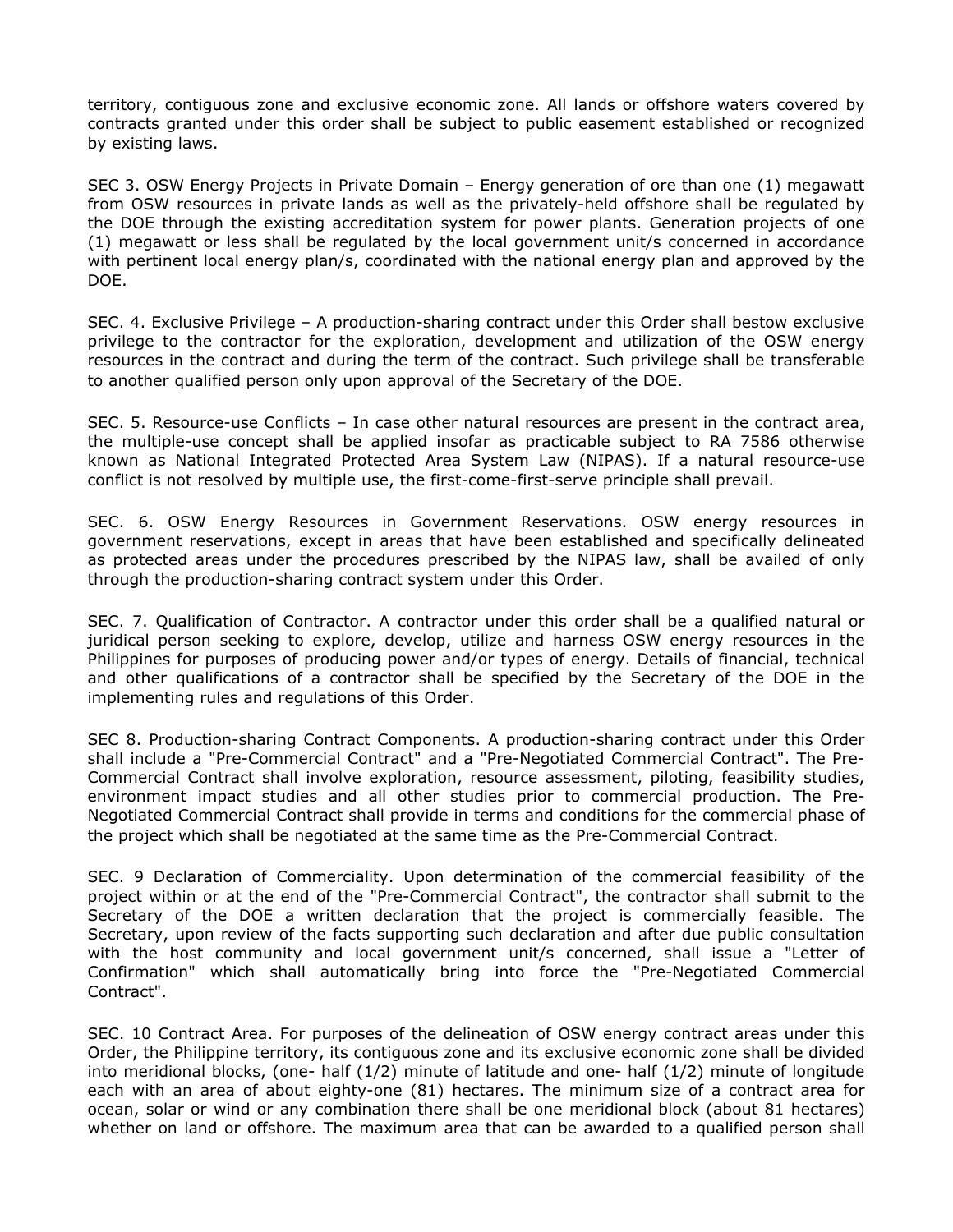be 100 blocks (about 8,100 hectares) for wind or solar or their combination and 1,000 blocks (about 81,000 hectares) for ocean or a combination of ocean and wind and/or solar, all over the Philippines.

SEC. 11. Occupation Fee. For contract areas on land, an occupation fee of fifty pesos (P50.00) per hectare, or a fraction thereof, Shall be paid by the Contractor immediately upon award of the contract and yearly thereafter at the date of award. Such payment shall be made to the treasury of the Municipality or City where the contract area is located. For contract areas offshore, the occupation of fee of fit pesos (50.00) per hectare per year shall be paid by the contractor to the Treasurer of the Municipality or City, as defined in the local Government Code, the occupation fee of fifty pesos (P50.00) per hectare per year shall be paid by the contractor to the DOE immediately upon issuance of said "Letter of Confirmation".

This fee shall be allocated to the local government units in accordance with section 292 of R.A. 7160, otherwise known as the Local Government Code of 1991. The Secretary of the DOE is authorized to increase the fee when public interest so requires.

SEC. 12. Relinquishment. During the pre-commercial phase of the contract, at least fifty percent (50%) of the Contract Area held shall be relinquished at the end of every two years subject to the approval of the Secretary of the DOE. The relinquished area shall be of a regular shape consisting of contiguous meridional blocks. The contractor shall specify the first area that will be retained for the commercial phase of the project in the "declaration of commerciality".

SEC. 13. Duration of Contract. The Pre-Commercial Contract shall have a maximum period of five (5) years of solar and/or wind and seven (7) years for ocean or in combination with solar and /or wind. The Commercial Contract, involving any of the energy resource of their combination, shall have a maximum duration of twenty-five (25) years, renewable one for the same number of years.

SEC. 14. Government Share. Considering the prospectivity of generating profit from the operation of the contract, a government share (GS) shall be determined through bidding or negotiation between the DOE and the contractor. The GS shall include a signature bonus and production bonus. The signature bonus shall be given to DOE at the date of signing of the Pre-Negotiated Commercial Contract upon the issuance of a "Letter of confirmation" of the commercial feasibility of the project by the Secretary of the DOE. The production bonus shall be paid to the DOE at the end of each calendar year during the commercial phrase of the project. To protect the welfare of electricity consumers, the GS shall be limited to clues that shall not result in electricity prices higher than the contracted selling rates to electric utility in the area where the project is located.

SEC. 15. Allocation of Government Share. The Government Share as referred in the preceding section shall be allocated in accordance with section 290 and 292 of Republic Act No. 7160, otherwise known as the local Government Code of 1991.

SEC. 16. Incentives for Production-sharing Contractor. The contractor shall be granted incentives and privileges that are allowed in existing laws; and government will further assist, if necessary, pioneering projects on OSW energy development and commercialization to make them viable.

SEC. 17. Termination and Abandonment. Termination and abandonment procedures, primarily for the purpose of environmental rehabilitation, shall be spelled out in the production-sharing contract. Commencing from the year of commercial production, the contractor shall open a "trust account" jointly in the name of contractor, the DOE and the concerned municipality/ies or city/ies wherein an amount equivalent at least one centavo (P0.01) per kwh of electricity sold shall be deposited in a commercial bank on a quarterly basis to cover the cost of environmental assurance